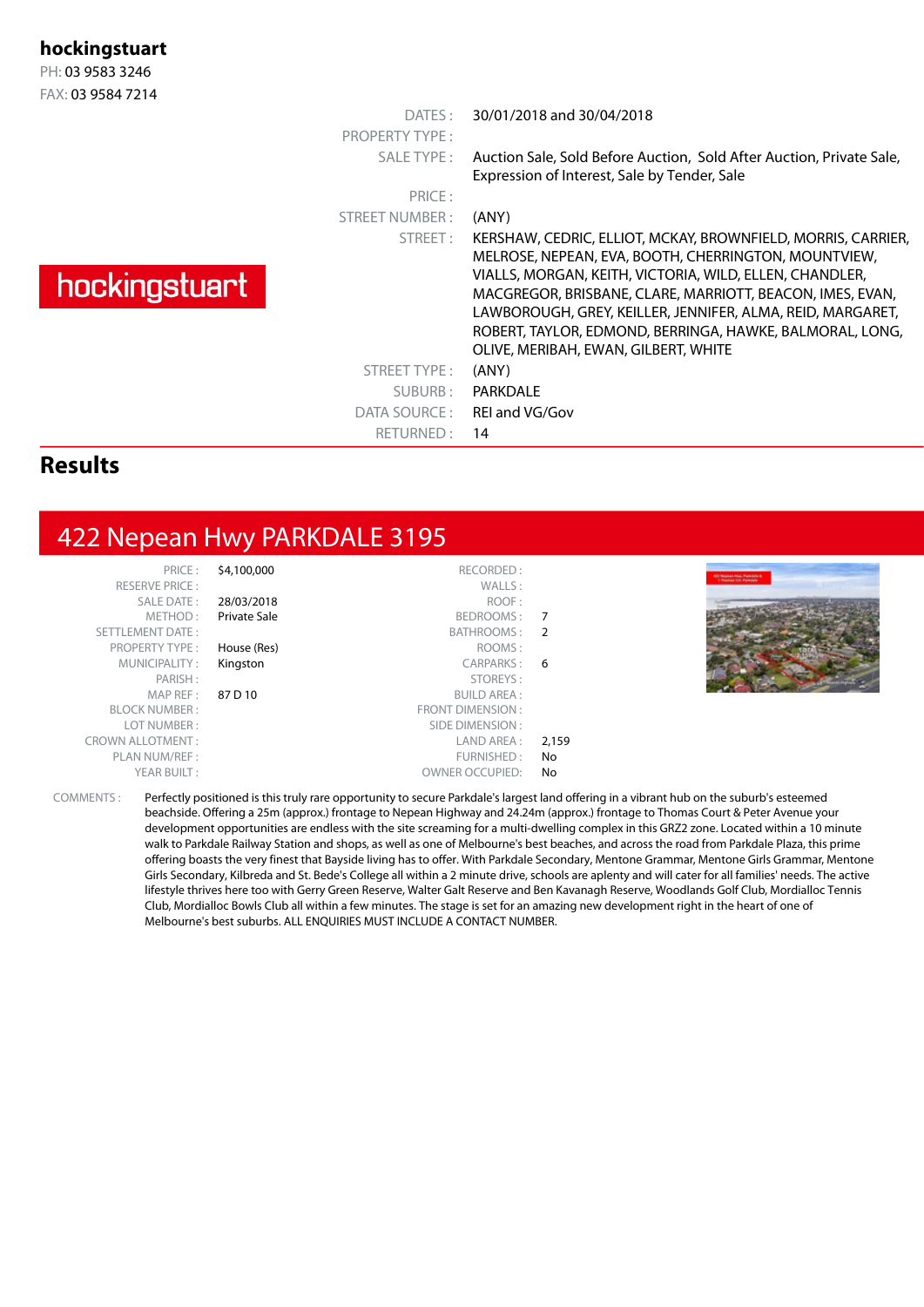## 25 Booth St PARKDALE 3195

| PRICE:                  | \$1,675,000         | RECORDED:               |                |  |
|-------------------------|---------------------|-------------------------|----------------|--|
| <b>RESERVE PRICE:</b>   |                     | WALLS:                  |                |  |
| <b>SALE DATE:</b>       | 28/04/2018          | ROOF:                   |                |  |
| METHOD:                 | <b>Auction Sale</b> | BEDROOMS:               | 3              |  |
| <b>SETTLEMENT DATE:</b> |                     | BATHROOMS:              | -2             |  |
| <b>PROPERTY TYPE:</b>   | House (Res)         | ROOMS:                  |                |  |
| MUNICIPALITY:           | Kingston            | CARPARKS:               | $\overline{2}$ |  |
| PARISH:                 |                     | STOREYS:                |                |  |
| MAP REF:                | 87 E 9              | <b>BUILD AREA:</b>      |                |  |
| <b>BLOCK NUMBER:</b>    |                     | <b>FRONT DIMENSION:</b> |                |  |
| LOT NUMBER:             |                     | SIDE DIMENSION:         |                |  |
| <b>CROWN ALLOTMENT:</b> |                     | LAND AREA:              |                |  |
| PLAN NUM/REF:           |                     | FURNISHED:              | No             |  |
| YEAR BUILT:             |                     | <b>OWNER OCCUPIED:</b>  | No             |  |



COMMENTS : A setting of utter sophistication in a precinct sought by many, this uncompromising family home provides an exceptional back drop for a laidback lifestyle. Spanning a single sensational level, the home showcases oversized spaces, each one flushed with natural light. The fluid floorplan offers dedicated zones for everyone to enjoy - to the front a fitted study with access from the double auto garage gives options of the perfect home office, a peaceful sitting room is the ideal retreat, whilst the rear entertaining zone is something to behold. Gleaming waterfall stone finishes, first class stainless steel appliances and masses of cabinetry star in the kitchen which boasts huge sliding doors out to an all-weather alfresco patio (built-in BBQ) and in turn the easy-care garden and sparkling heated pool & spa. A second set of glass doors lead from a relaxed family room to a sundrenched northerly deck. Family-focused, the parents' retreat is zoned to the front where it benefits from a large walk-in robe and sparkling ensuite, the remaining bedrooms are tucked away in a separate kids' wing where they flank a versatile retreat and share a bright bathroom. A huge laundry with access to the drying terrace, powder room, ducted heating and evaporative cooling are also offered along with prized zoning for Mentone Girls' and Parkdale Secondary College. For more information about this exceptional family home contact Mathew Cox at Buxton Mentone on 0413-102-224

# 54 Balmoral Dr PARKDALE 3195

| PRICE:                  | \$1,451,000         | RECORDED:              |                     |  |
|-------------------------|---------------------|------------------------|---------------------|--|
| <b>RESERVE PRICE:</b>   |                     | WALLS:                 | <b>Brick Veneer</b> |  |
| <b>SALE DATE:</b>       | 03/02/2018          | ROOF:                  |                     |  |
| METHOD:                 | <b>Auction Sale</b> | BEDROOMS: 4            |                     |  |
| <b>SETTLEMENT DATE:</b> |                     | BATHROOMS:             | 3                   |  |
| <b>PROPERTY TYPE:</b>   | House (Res)         | ROOMS:                 |                     |  |
| MUNICIPALITY:           | Kingston            | CARPARKS: 2            |                     |  |
| PARISH:                 |                     | STOREYS:               |                     |  |
| MAP REF :               | 87 F 7              | <b>BUILD AREA:</b>     |                     |  |
| <b>BLOCK NUMBER:</b>    |                     | FRONT DIMENSION : 0    |                     |  |
| LOT NUMBER:             |                     | SIDE DIMENSION :       |                     |  |
| <b>CROWN ALLOTMENT:</b> |                     | LAND AREA :            | 655                 |  |
| PLAN NUM/REF :          |                     | FURNISHED:             | No                  |  |
| YEAR BUILT:             |                     | <b>OWNER OCCUPIED:</b> | No                  |  |

COMMENTS : The spacious single level floorplan and coveted zoning for Parkdale Secondary College are just the start of the appeal of this immaculate four-bedroom family home. Requiring absolutely no work, and offering versatile spaces that will adapt to every family's needs, this is a place you will love to come home to! To the front, a formal lounge is a cosy winter retreat, with its warming log burner, plush carpets and double glazed windows, while the open-plan family room spills out to a broad elevated deck where a gas hotplate and provisions for a fridge ensure successful summer hosting. However, a ceiling fan, strip heater and caf blinds keep this zone comfortable through the seasons. At the hub of the home, a designer stone kitchen boasts gleaming benchtops and high-end Smeg & Bosch appliances this stylish space will suit the most particular of entertainers. All four bedrooms are queen-sized and include built-in storage, two offer the luxury of ensuite bathrooms, the remaining rooms share a central family bathroom plus separate WC. A large laundry, separate studio plus double auto garage are also included along with ducted heating & cooling, 9 port network cabling, additional split systems, gas fireplace and plantation shutters. Walk to Parktone Primary School, close to transport, the beach and a choice of shops this is fine family living in a highly-sought locale.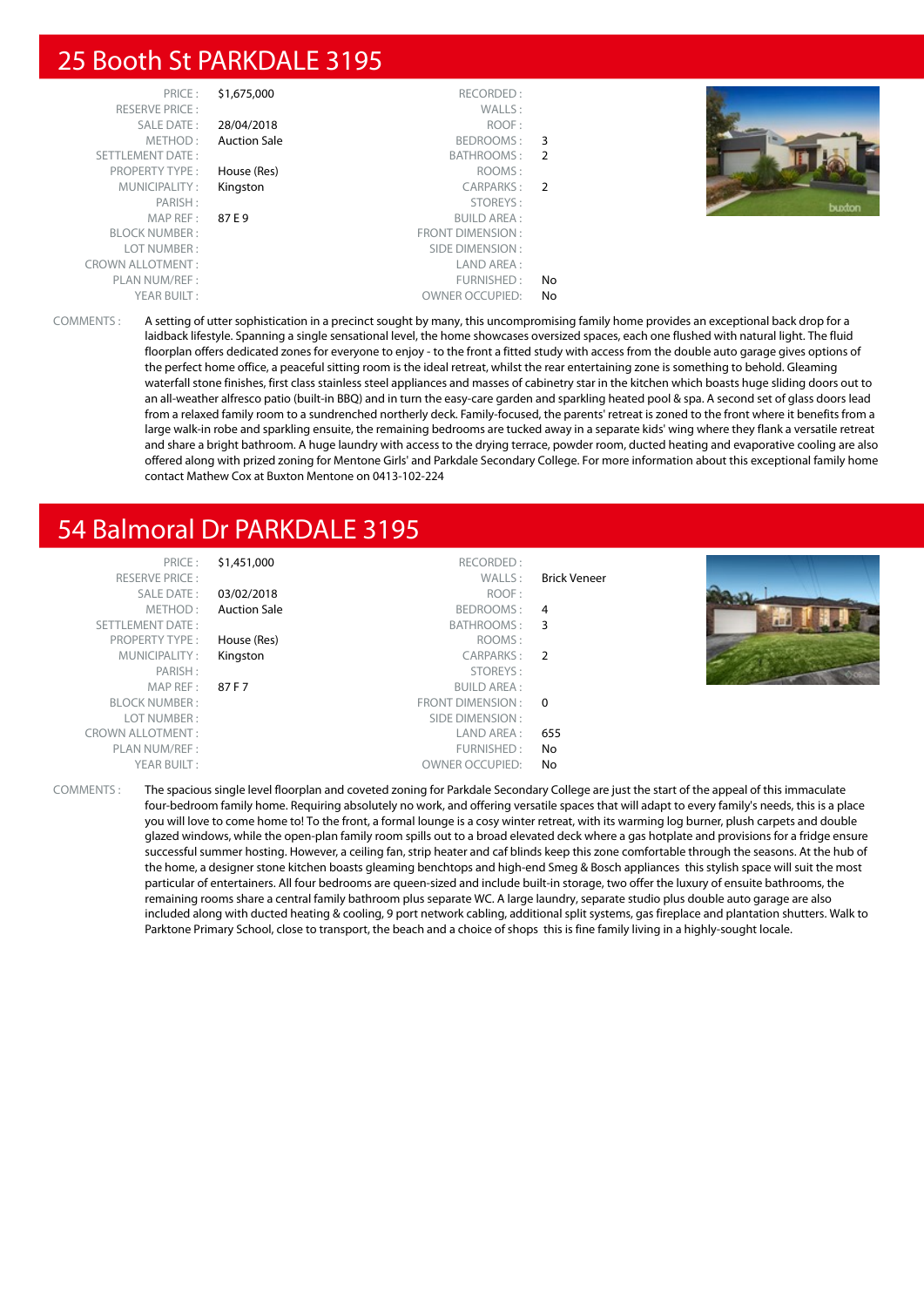## 15a Robert St PARKDALE 3195

RESERVE PRICE : SETTLEMENT DATE: PROPERTY TYPE : House (Res) MUNICIPALITY : Kingston MAP REF : BLOCK NUMBER : LOT NUMBER: CROWN ALLOTMENT: PLAN NUM/REF : YEAR BUILT :  $OWNER$  OWNER OCCUPIED: No

# SALE DATE : 28/04/2018 METHOD: Auction Sale

|    | RECORDED:               | \$1,350,000         | PRICE:          |
|----|-------------------------|---------------------|-----------------|
|    | WALLS:                  |                     | $E$ PRICE :     |
|    | ROOF:                   | 28/04/2018          | $E$ DATE:       |
| 4  | <b>BEDROOMS:</b>        | <b>Auction Sale</b> | ETHOD:          |
| 2  | BATHROOMS:              |                     | T DATE:         |
|    | ROOMS:                  | House (Res)         | Y TYPE:         |
|    | <b>CARPARKS:</b>        | Kingston            | <b>IPALITY:</b> |
|    | STOREYS:                |                     | PARISH:         |
|    | <b>BUILD AREA:</b>      |                     | <b>AP REF:</b>  |
|    | <b>FRONT DIMENSION:</b> |                     | UMBER:          |
|    | SIDE DIMENSION:         |                     | UMBER:          |
|    | LAND AREA:              |                     | TMENT:          |
| No | <b>FURNISHED:</b>       |                     | JM/REF:         |
|    |                         |                     |                 |



#### COMMENTS :

## 11 Evan St PARKDALE 3195

| PRICE:                  |
|-------------------------|
| <b>RESERVE PRICE:</b>   |
| <b>SALE DATE:</b>       |
| METHOD:                 |
| <b>SETTLEMENT DATE:</b> |
| <b>PROPERTY TYPE:</b>   |
| MUNICIPALITY:           |
| PARISH:                 |
| MAP REF:                |
| <b>BLOCK NUMBER:</b>    |
| LOT NUMBER:             |
| OWN ALLOTMENT:          |
| PLAN NUM/REF:           |
| YEAR BUILT:             |
|                         |

| PRICE:                  | \$1,312,000         | RECORDED:               |                |
|-------------------------|---------------------|-------------------------|----------------|
| <b>RESERVE PRICE:</b>   |                     | WALLS:                  |                |
| <b>SALE DATE:</b>       | 24/03/2018          | ROOF:                   |                |
| METHOD:                 | <b>Auction Sale</b> | BEDROOMS:               | 4              |
| <b>SETTLEMENT DATE:</b> |                     | BATHROOMS:              | $\overline{2}$ |
| <b>PROPERTY TYPE:</b>   | House (Res)         | ROOMS:                  |                |
| MUNICIPALITY:           | Kingston            | <b>CARPARKS:</b>        | 1              |
| PARISH:                 |                     | STOREYS:                |                |
| MAP REF:                | 87 D 7              | <b>BUILD AREA:</b>      |                |
| <b>BLOCK NUMBER:</b>    |                     | <b>FRONT DIMENSION:</b> |                |
| LOT NUMBER:             |                     | SIDE DIMENSION:         |                |
| CROWN ALLOTMENT:        |                     | I AND ARFA:             | 798            |
| PLAN NUM/REF:           |                     | FURNISHED:              | No             |
| YEAR BUILT:             |                     | <b>OWNER OCCUPIED:</b>  | No             |



COMMENTS : Reap the rewards of a clever new home, development or renovation in this highly sought after location! Set on approx 798sqm site with a largely cleared stunning north facing backyard, this charming weatherboard home offers all the benefits of this dream location until your rebuild dreams come true. Rent or enjoy this generous four bedroom floorplan and benefit from a renovated stainless-steel appliance kitchen with Bosch dishwasher, versatile bathroom and shower-room areas and comforts including gas-heating and air-conditioners. Then bring your plans for a family dream home or dream development (subject to Council Approval) and watch the value in this prime land grow. Maybe even find a future for the existing well-sited home as the front home in a larger project or as the base for a charming period-inspired renovation. However your dream unfolds, this large lawned site is the perfect pasture to grow wealth in the heart of the Parkdale College Zone, between the sporting reserves and the Warren Rd shopping strip. For more information about this expansive property contact Katrina O'Brien at Buxton Chelsea on 0411 626 394

#### 27 Elliot St PARKDALE 3195

| \$1,240,000<br>PRICE:<br><b>RESERVE PRICE:</b><br>SALE DATE:<br>17/02/2018<br>METHOD:<br><b>Auction Sale</b><br>SETTLEMENT DATE:<br>BATHROOMS:<br><b>PROPERTY TYPE:</b><br>House (Res)<br>MUNICIPALITY:<br>Kingston<br>PARISH:<br>MAP REF :<br><b>BUILD AREA:</b><br>87 F 10<br><b>BLOCK NUMBER:</b><br>FRONT DIMENSION:<br>LOT NUMBER:<br>SIDE DIMENSION :<br><b>CROWN ALLOTMENT:</b><br>LAND AREA :<br>PLAN NUM/REF :<br>FURNISHED:<br>YEAR BUILT:<br><b>OWNER OCCUPIED:</b> | RECORDED:<br>WALLS:<br>ROOF:<br>BEDROOMS: 3<br>ROOMS:<br>CARPARKS:<br>$\overline{1}$<br>STOREYS:<br>No<br>No |
|--------------------------------------------------------------------------------------------------------------------------------------------------------------------------------------------------------------------------------------------------------------------------------------------------------------------------------------------------------------------------------------------------------------------------------------------------------------------------------|--------------------------------------------------------------------------------------------------------------|
|--------------------------------------------------------------------------------------------------------------------------------------------------------------------------------------------------------------------------------------------------------------------------------------------------------------------------------------------------------------------------------------------------------------------------------------------------------------------------------|--------------------------------------------------------------------------------------------------------------|

COMMENTS : An appealing family sanctuary dishing up endless mouth-watering options for the future, this inviting three-bedroom weatherboard home sits proudly on a north-facing 653sqm (approx.) of prized land. Just an easy walk to the well-regarded Parkdale Secondary College, Warren Road shops and Parkdale Plaza, this fine offering is also within easy reach of the beach and transport options. Immaculately presented and set in secure gardens, the home features high ceilings and warm timber floors through the generous lounge where a cosy gas fireplace wards off the chill and a split system ensures comfort through the summer. Made for relaxed family meals, the smart eat-in kitchen boasts masses of glossy cabinetry and ample workspace along with a gourmet 900mm oven and Bosch dishwasher. A vast alfresco deck extends the living space outdoors and boasts both cafe blinds and ceiling fan - this is the ideal hangout for the adults while the kids enjoy the deep lawned garden. All three bedrooms are generous in size, each offering mirrored built-in robes and ceiling fans - they share a sleek family bathroom and separate WC. Concluding this comfortable package are ducted heating, substantial parking, separate double garage plus zoning for Parkdale Secondary College. Perfect for now, there is potential to add a pool and extend up, back or forward (STCA) to accommodate your growing needs.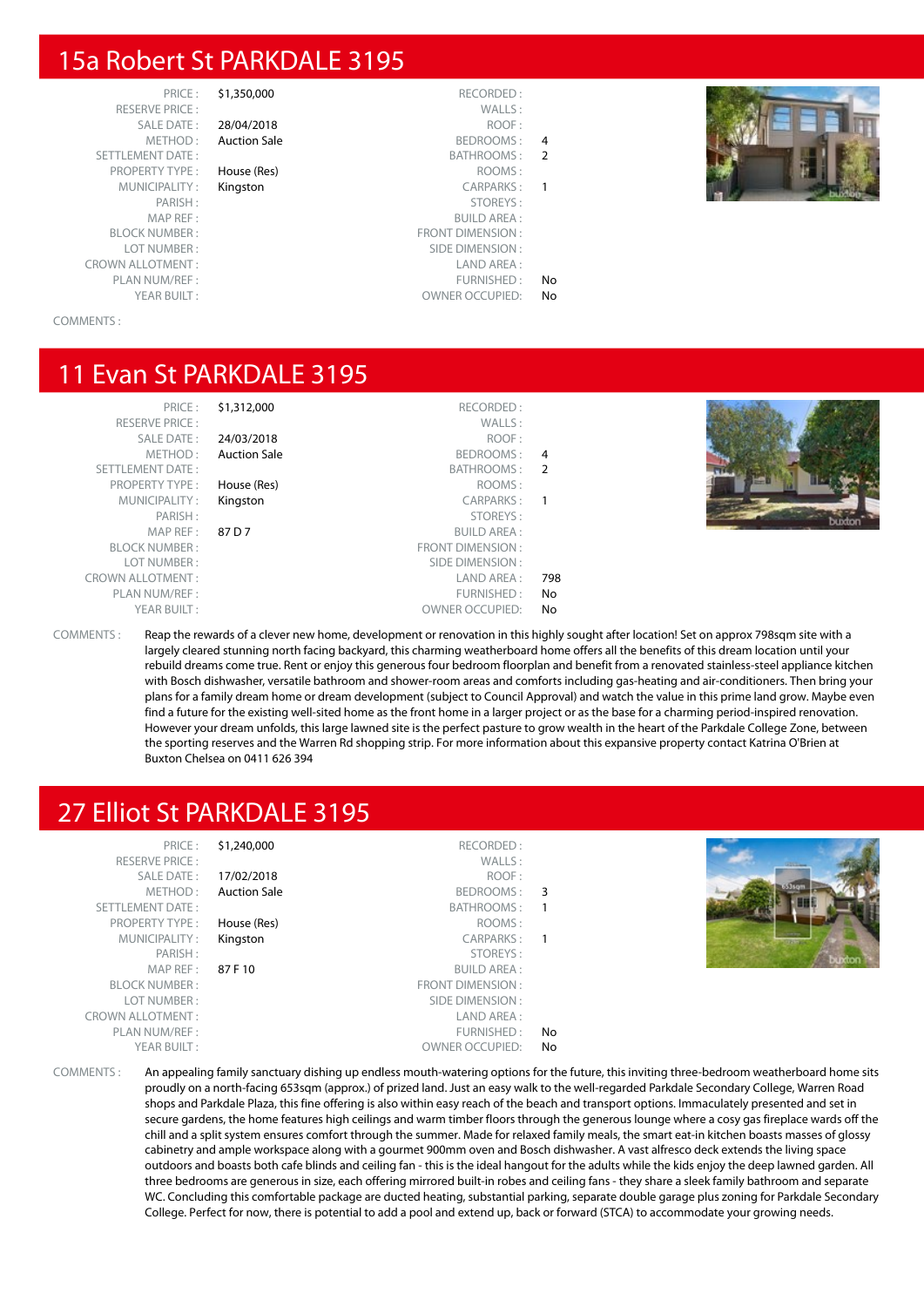# 426 Nepean Hwy PARKDALE 3195

| PRICE:<br><b>RESERVE PRICE:</b> | \$1,215,000  | RECORDED:<br>WALLS:    |     |  |
|---------------------------------|--------------|------------------------|-----|--|
| SALE DATE:                      | 24/03/2018   | ROOF:                  |     |  |
| METHOD:                         | Private Sale | BEDROOMS: 3            |     |  |
| SETTLEMENT DATE:                |              | BATHROOMS: 2           |     |  |
| <b>PROPERTY TYPE:</b>           | House (Res)  | ROOMS:                 |     |  |
| MUNICIPALITY:                   | Kingston     | CARPARKS: 3            |     |  |
| PARISH:                         |              | STOREYS:               |     |  |
| MAPREF:                         | 87 E 10      | <b>BUILD AREA:</b>     |     |  |
| <b>BLOCK NUMBER:</b>            |              | FRONT DIMENSION:       |     |  |
| LOT NUMBER:                     |              | SIDE DIMENSION :       |     |  |
| <b>CROWN ALLOTMENT:</b>         |              | LAND AREA :            | 706 |  |
| PLAN NUM/REF :                  |              | FURNISHED:             | No. |  |
| YEAR BUILT:                     |              | <b>OWNER OCCUPIED:</b> | No  |  |

COMMENTS : There is no better place to unwind at the end of a long day than on the elevated terrace of this immaculate family home. Laden in magnificent vines, this is the perfect spot to put your feet up and watch the sun setting over the horizon. Offering plenty of room for families both inside and out, this screened sanctuary is set back from the hustle and features a choice of living areas over two light-filled levels. A tranquil lounge is ideal for intimate gatherings while the rear family room and fabulous outdoor spaces set the scene for larger-scale entertaining - upstairs is a relaxed retreat providing even more invaluable living space. Two of the well-sized bedrooms are conveniently located on the ground floor adjacent a bright family bathroom, whilst the peacefully positioned first floor master offers the benefit of a large walk-in robe and ensuite. A large laundry with additional WC, ducted heating, split system cooling, solar panels, large garage, tandem carport and workshop conclude a fabulous family home. Just a walk to the beach and Bradshaw Park, the home is moments to Parkdale Plaza, station and Parkdale Primary, and also within the prized Mentone Girls' and Parkdale Secondary zones. For more information on this screened and sunlit family sanctuary, please contact Adam Saunders or Louise Herterich.

# 20a Victoria St PARKDALE 3195

| PRICE:                  | \$1,182,500     | RECORDED:              |                |  |
|-------------------------|-----------------|------------------------|----------------|--|
| <b>RESERVE PRICE:</b>   |                 | WALLS:                 |                |  |
| <b>SALE DATE:</b>       | 04/03/2018      | ROOF:                  |                |  |
| METHOD:                 | Private Sale    | BEDROOMS:              | - 3            |  |
| SETTLEMENT DATE:        |                 | BATHROOMS:             | $\overline{2}$ |  |
| <b>PROPERTY TYPE:</b>   | Townhouse (Res) | ROOMS:                 |                |  |
| MUNICIPALITY:           | Kingston        | CARPARKS:              | $\overline{2}$ |  |
| PARISH:                 |                 | STOREYS:               |                |  |
| MAP REF:                |                 | <b>BUILD AREA:</b>     |                |  |
| <b>BLOCK NUMBER:</b>    |                 | FRONT DIMENSION:       |                |  |
| LOT NUMBER:             |                 | SIDE DIMENSION :       |                |  |
| <b>CROWN ALLOTMENT:</b> |                 | LAND AREA :            |                |  |
| PLAN NUM/REF :          |                 | FURNISHED:             | No             |  |
| YEAR BUILT:             |                 | <b>OWNER OCCUPIED:</b> | No             |  |
|                         |                 |                        |                |  |

COMMENTS : Showcasing a contemporary style this spectacular luxury home offers modern living in a highly sought after location. With an abundance of space, the dining room integrates seamlessly into the generous family area and onto the rear lounge room. The sensational kitchen showcases a touch of class with a stone benchtop, stainless steel Smeg appliances (inc. dishwasher), gas cooking and quality cabinetry. Three superbly sized bedrooms (plus study area), including a master bedroom with a stylish ensuite and walk-in-robe are complimented by an elegantly designed main bathroom boasting extensive tiling and contemporary fittings as well as both upstairs and downstairs powder rooms. Absolutely brilliantly equipped with stunning wooden floor boards, ducted cooling upstairs, 2 x split system air-conditioners downstairs, zoned ducted heating throughout, alarm system, superior lighting, quality window furnishing, decorative cornices and stone benchtops to the kitchen and both bathrooms. Out front you will also enjoy attractive garden surrounds as well as a lock up garage with space for 2 more cars in front. The surprisingly generous and professionally landscaped rear courtyard offers a tranquil setting for outdoor entertainment or relaxation and nothing has been missed with beautiful teakwood paving and an attractive array of established plants making it the perfect place for a quiet any time getaway. Located within the zones of Mentone Girls Secondary College, Parkdale High School as well as multiple catholic schools and some of Melbourne's finest private schools. Also just a short stroll from Parkdale's beautiful beaches, Parkdale train station, Thrift Park Shopping Centre, Parkdale strip shopping and of course positioned within half a block access to both Walter Galt Reserve and Gerry Green Reserve within Parkdale's tightly held park precinct. A unique low maintenance lifestyle awaits the very lucky buyer with this stunning property. Located in a premium locale that so many Baysiders want to live in.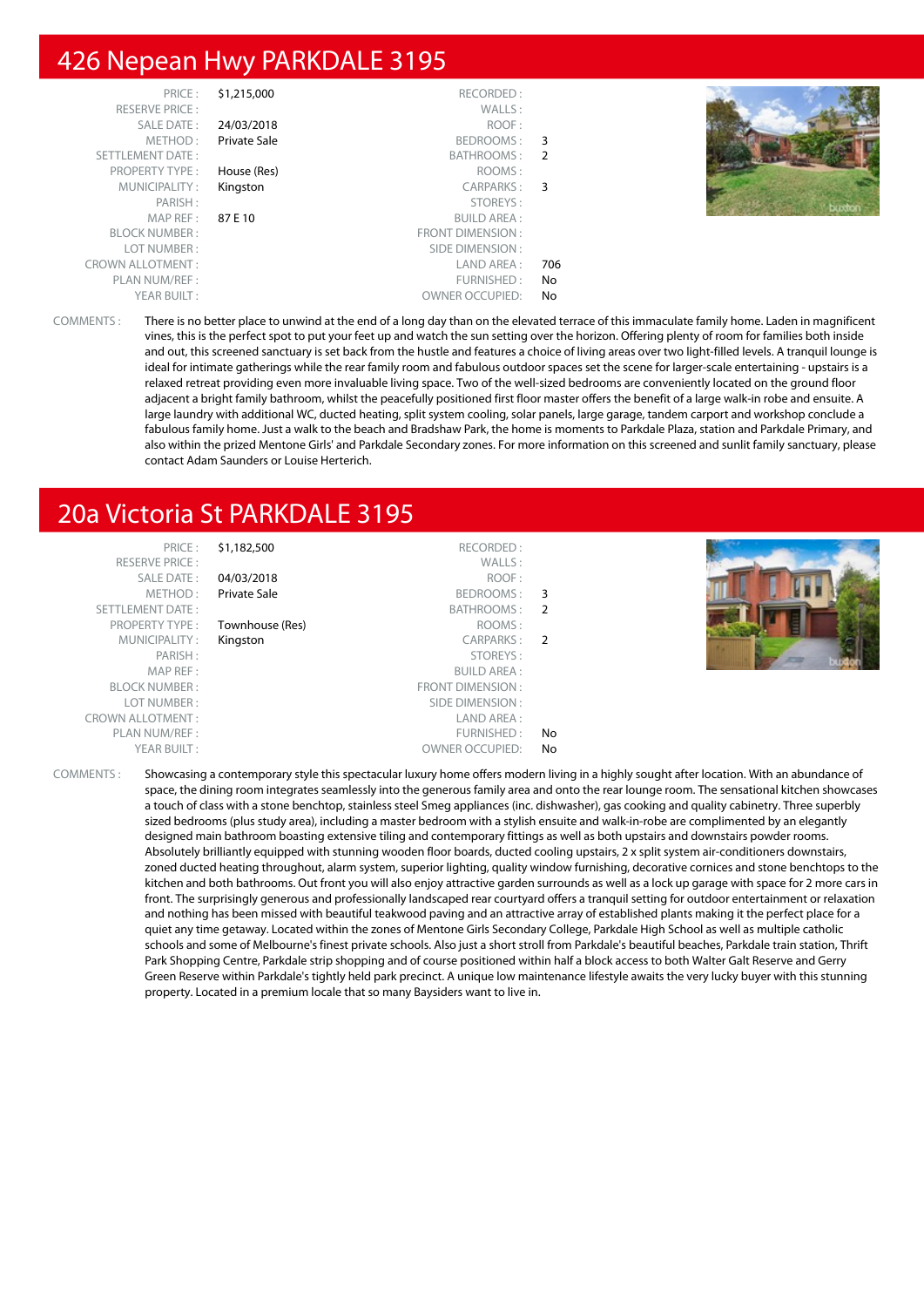# 10 Cherrington Ct PARKDALE 3195

| PRICE:<br><b>RESERVE PRICE:</b><br>SALE DATE:<br>METHOD:<br><b>SETTLEMENT DATE:</b> | \$1,150,000<br>05/04/2018<br>Private Sale | RECORDED:<br>WALLS:<br>ROOF:<br>BEDROOMS: 4<br>BATHROOMS: 2 |           |        |
|-------------------------------------------------------------------------------------|-------------------------------------------|-------------------------------------------------------------|-----------|--------|
| <b>PROPERTY TYPE:</b><br>MUNICIPALITY:                                              | House (Res)<br>Kingston                   | ROOMS :<br>CARPARKS: 2                                      | -6        |        |
| PARISH:<br>MAPREF:<br><b>BLOCK NUMBER:</b>                                          | 87 E 9                                    | STOREYS:<br><b>BUILD AREA:</b><br>FRONT DIMENSION :         |           | buxton |
| LOT NUMBER:<br><b>CROWN ALLOTMENT:</b><br>PLAN NUM/REF:                             |                                           | SIDE DIMENSION:<br>LAND AREA :<br>FURNISHED:                | 650<br>No |        |
| YEAR BUILT:                                                                         |                                           | <b>OWNER OCCUPIED:</b>                                      | No        |        |

COMMENTS : Enjoy a wide welcome to a prized Parkdale address with fully-renovated style, fabulous family value and a full-sized (approx 650 sqm) court-corner block! Widespread and welcoming on the corner of a highly-sought court, this super-stylish up to four bedroom, two bathroom home stretches your dollar further with a vast formal lounge, bay-windowed dining beside a stylish stainless-steel appliance kitchen, and a huge family room perfectly positioned for the kids! With state-of-the-art fully-tiled bathrooms recently renovated to the highest standard with in-floor heating , this high-quality home showcases outstanding attention-to-detail with double glazing, dual robes (one walk-in, one built-in) for the master-suite, a step-in pantry for the kitchen and massive roof-storage for an added bonus. There are even designer extras like glossy hardwood floors, the latest light-fittings and a light-catching garden-window for the kitchen! Centrally heated with reverse-cycle air-conditioning, there's a bluestone-tiled veranda out front, a handy patio behind, and an immense double-plus carport behind roll-away gates. Best of all, there's this Parkdale Secondary College Zone address within a gentle hop, skip and jump of the Primary School, a quick kick of the parks, a delicious stroll of Parkdale Plaza and 4 Cousins Market and a safe walk across the flyover to the station, shopping strip and bay! For more information about this great value family home contact Romana Altman or Louise Herterich

# 67 White St PARKDALE 3195

| PRICE:<br><b>RESERVE PRICE:</b><br>SALE DATE: | \$805,000<br>22/02/2018 | RECORDED:<br>WALLS:<br>ROOF: |                |  |
|-----------------------------------------------|-------------------------|------------------------------|----------------|--|
| METHOD:                                       | Sold After Auction      | BEDROOMS:                    | 3              |  |
| SETTLEMENT DATE:                              | 03/04/2018              | BATHROOMS:                   | 2              |  |
| <b>PROPERTY TYPE:</b>                         | House                   | ROOMS:                       |                |  |
| MUNICIPALITY:                                 | Kingston                | CARPARKS:                    | $\overline{2}$ |  |
| PARISH:                                       | Mordialloc              | STOREYS:                     |                |  |
| MAP REF :                                     | 87 F 10                 | <b>BUILD AREA:</b>           |                |  |
| <b>BLOCK NUMBER:</b>                          |                         | FRONT DIMENSION:             |                |  |
| LOT NUMBER:                                   |                         | SIDE DIMENSION:              |                |  |
| <b>CROWN ALLOTMENT:</b>                       |                         | LAND AREA:                   | 652            |  |
| PLAN NUM/REF :                                | LP038724                | FURNISHED:                   | No             |  |
| YEAR BUILT:                                   |                         | <b>OWNER OCCUPIED:</b>       | Yes            |  |

COMMENTS : This classic brick veneer family home offers entry level family living in Parkdale. Stylishly updated with timber floors, new carpet & fresh paint this home offers a generous main living room, master bedroom (WIR & ensuite), further 2 bdrms (BIR), immaculate retro family bthrm, brand new central kitchen with adjacent dining space, sunken second living zone plus separate toilet and laundry. Perfect for entertaining the elevated alfresco area overlooks the sparkling inground pool & pool house/gym. This fantastic find also features ducted heating, evaporative cooling, sky lights & double carport. Walk to Parkdale Plaza, Parkdale Secondary College, Mordialloc Village & beach. For all enquiries please contact Simon Wendt 0407 040 706 or Miranda Wendt 0419 505 085 - hockingstuart Mentone.

# 22/3-17 Taylor St PARKDALE 3195

|                          | \$742,500<br>RECORDED:           | PRICE:                                                                                    |
|--------------------------|----------------------------------|-------------------------------------------------------------------------------------------|
|                          | WALLS:                           | <b>RESERVE PRICE:</b>                                                                     |
|                          | ROOF:<br>28/04/2018              | SALE DATE:                                                                                |
| - 3                      | BEDROOMS:<br><b>Auction Sale</b> | METHOD:                                                                                   |
| $\mathbf{1}$             | <b>BATHROOMS:</b>                | <b>SETTLEMENT DATE:</b>                                                                   |
|                          | ROOMS:<br>Townhouse (Res)        | <b>PROPERTY TYPE:</b>                                                                     |
| $\overline{\phantom{0}}$ | CARPARKS:<br>Kingston            | MUNICIPALITY:                                                                             |
|                          | STOREYS:                         | PARISH:                                                                                   |
|                          | <b>BUILD AREA:</b><br>87 D 7     | MAP REF:                                                                                  |
|                          | FRONT DIMENICION                 | $\bigcap_{i=1}^n$ $\bigcap_{i=1}^n$ $\bigcup_{i=1}^n$ $\bigcap_{i=1}^n$ $\bigcap_{i=1}^n$ |

COMMENTS :

YEAR BUILT : OWNER OCCUPIED: No

Sale BEDROOMS : 3 CARPARKS : 1 STOREYS:  $R$ I JII D AREA  $\cdot$ BLOCK NUMBER : FRONT DIMENSION : LOT NUMBER : SIDE DIMENSION : CROWN ALLOTMENT : LAND AREA : PLAN NUM/REF :  $\blacksquare$